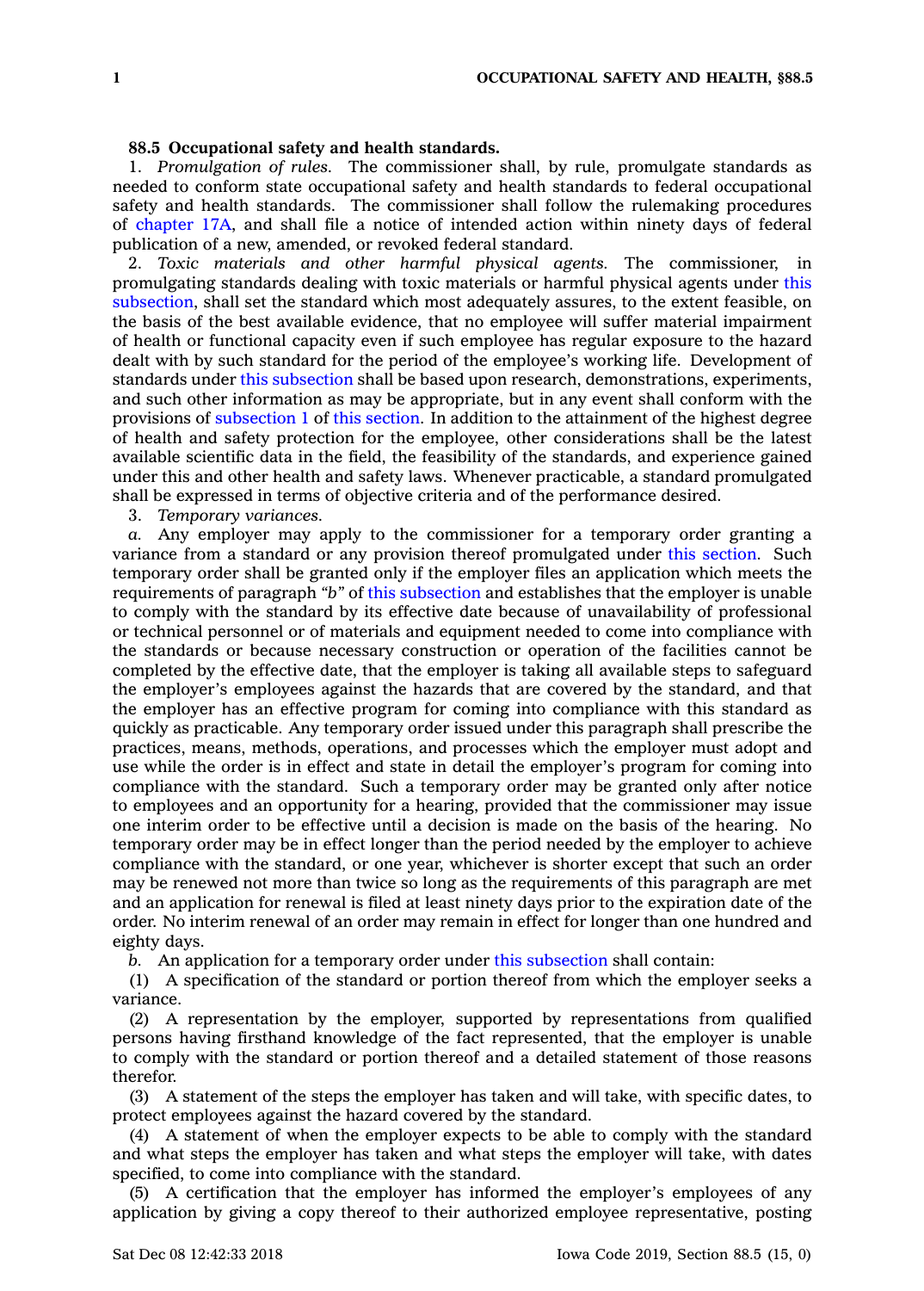<sup>a</sup> statement giving <sup>a</sup> summary of the application and specifying where <sup>a</sup> copy may be examined at the place or places where notices to employees are normally posted, and by other reasonably appropriate means as may be directed by the commissioner.

(6) A description of how employees have been informed shall be contained in the certification. The information to employees shall also inform them of their right to petition the commissioner for <sup>a</sup> hearing.

4. *Labels, warnings, protective equipment.* Any standard promulgated under this [section](https://www.legis.iowa.gov/docs/code/88.5.pdf) shall prescribe the use of labels or other appropriate forms of warning as are necessary to insure that employees are apprised of all hazards to which they are exposed, relevant symptoms and appropriate emergency treatment, and proper conditions and precautions of safe use or exposure. Where appropriate, such standard shall also prescribe suitable protective equipment and control or technological procedures to be used in connection with such hazards and shall provide for monitoring or measuring employee exposure at such locations and intervals, and in such manner as may be necessary for the protection of employees. In addition, where appropriate, any such standard shall prescribe the type and frequency of medical examinations or other tests which shall be made available, by the employer or at the employer's cost, to employees exposed to such hazard in order to most effectively determine whether the health of such employee is adversely affected by such exposure. The results of such examinations or tests shall be furnished to the commissioner, and if released by the employee, shall be furnished to the employee's physician and the employer's physician.

5. *Emergency temporary standards.* The commissioner shall provide for an emergency temporary standard to take immediate effect if the commissioner determines that employees are exposed to grave danger from exposure from substances or agents determined to be toxic or physically harmful or from new hazards and if such emergency temporary standard is necessary to protect the employees from such danger. Such emergency standard shall cease to be effective and shall no longer be applicable after the lapse of six months following the effective date thereof unless the commissioner has initiated the procedures provided for under this [chapter](https://www.legis.iowa.gov/docs/code//88.pdf), for the purpose of promulgating <sup>a</sup> permanent standard as provided in [subsection](https://www.legis.iowa.gov/docs/code/88.5.pdf) 1 of this [section](https://www.legis.iowa.gov/docs/code/88.5.pdf) in which case the emergency temporary standard will remain in effect until the permanent standard is adopted and becomes effective. Abandonment of the procedure for such promulgation by the commissioner shall terminate the effectiveness and applicability of the emergency temporary standard.

6. *Permanent variance.* Any affected employer may apply to the commissioner for <sup>a</sup> rule or order for <sup>a</sup> permanent variance from <sup>a</sup> standard promulgated under this [section](https://www.legis.iowa.gov/docs/code/88.5.pdf). Affected employees shall be given notice of each such application and an opportunity to participate in <sup>a</sup> hearing. The commissioner shall issue such rule or order if the commissioner determines on the record, after opportunity for an inspection where appropriate and <sup>a</sup> hearing, that the proponent of the variance has demonstrated by <sup>a</sup> preponderance of the evidence that the conditions, practices, means, methods, operations, or processes used or proposed to be used by an employer will provide employment and places of employment to the employer's employees which are as safe and healthful as those which would prevail if the employer complied with the standard. The rule or order so issued shall prescribe the conditions the employer must maintain, and the practices, means, methods, operations, and processes which the employer must adopt and utilize to the extent that they differ from the standard in question. Such <sup>a</sup> rule or order may be modified or revoked upon application by an employer, employees, or by the commissioner on the commissioner's own motion, in the manner prescribed for its issuance under this [subsection](https://www.legis.iowa.gov/docs/code/88.5.pdf) at any time after six months from its issuance.

7. *Special variance.* Where there are conflicts with standards, rules, or regulations promulgated by any federal agency other than the United States department of labor, special variances from standards, rules, or regulations promulgated under this [chapter](https://www.legis.iowa.gov/docs/code//88.pdf) may be granted to avoid such regulatory conflicts. Such variances shall take into consideration the safety of the employees involved. Notwithstanding any other provision of this [chapter](https://www.legis.iowa.gov/docs/code//88.pdf), and with respect to this [subsection](https://www.legis.iowa.gov/docs/code/88.5.pdf), any employer seeking relief under this provision must file an application with the commissioner and the commissioner shall forthwith hold <sup>a</sup> hearing